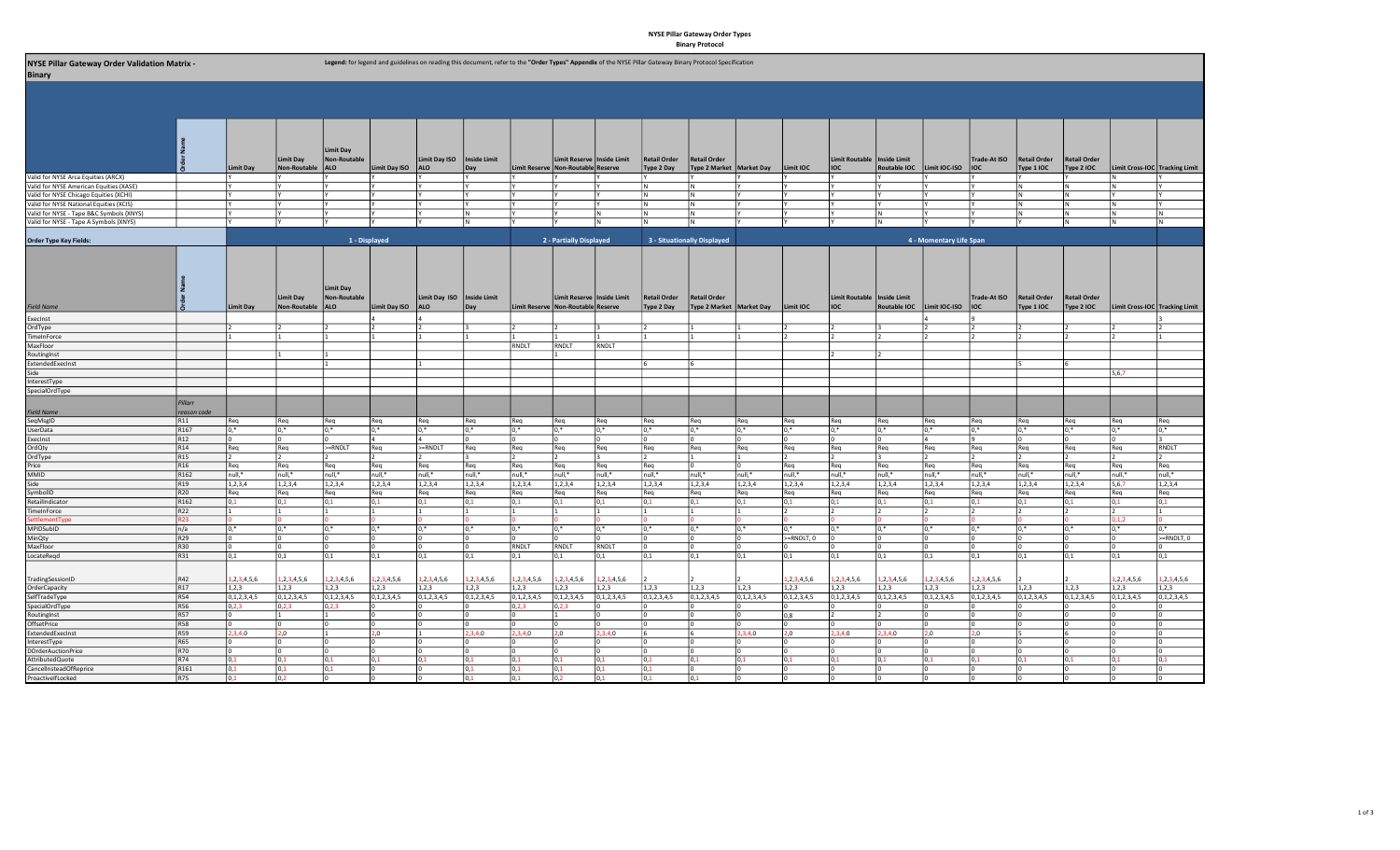## NYSE Pillar Gateway Order Types Binary Protocol

| <b>NYSE Pillar Gateway Order Validation Matrix -</b> |  |  |
|------------------------------------------------------|--|--|
|                                                      |  |  |

|  | <b>Binary</b> |
|--|---------------|
|--|---------------|

| in rise Plilar Gateway Order Validation Matrix -<br>Binary                                                                    |                  |                      |                             |                   |                    |                                      |                |                         |                          |                           |                       |                  |                  |                  |                                           |                       |                              |                               |                  |                  |                      |                  |
|-------------------------------------------------------------------------------------------------------------------------------|------------------|----------------------|-----------------------------|-------------------|--------------------|--------------------------------------|----------------|-------------------------|--------------------------|---------------------------|-----------------------|------------------|------------------|------------------|-------------------------------------------|-----------------------|------------------------------|-------------------------------|------------------|------------------|----------------------|------------------|
|                                                                                                                               |                  |                      |                             |                   |                    |                                      |                |                         |                          |                           |                       |                  |                  |                  |                                           |                       |                              |                               |                  |                  |                      |                  |
|                                                                                                                               |                  |                      |                             |                   |                    |                                      |                |                         |                          |                           |                       |                  |                  |                  |                                           |                       |                              |                               |                  |                  |                      |                  |
|                                                                                                                               |                  |                      |                             |                   |                    |                                      |                |                         |                          |                           |                       |                  |                  |                  |                                           |                       |                              |                               |                  |                  |                      |                  |
|                                                                                                                               |                  |                      |                             |                   |                    |                                      |                |                         |                          |                           |                       |                  |                  |                  |                                           |                       |                              |                               |                  |                  |                      |                  |
|                                                                                                                               |                  |                      |                             |                   |                    |                                      |                |                         |                          |                           |                       |                  |                  |                  |                                           |                       |                              |                               |                  |                  |                      |                  |
|                                                                                                                               |                  |                      |                             |                   |                    |                                      |                |                         |                          |                           |                       |                  |                  |                  |                                           |                       |                              |                               |                  |                  |                      |                  |
|                                                                                                                               |                  |                      |                             |                   |                    |                                      | Dark/Non-      |                         |                          |                           |                       |                  |                  |                  |                                           |                       |                              |                               |                  |                  |                      |                  |
|                                                                                                                               |                  |                      |                             |                   |                    |                                      |                |                         |                          |                           |                       |                  |                  |                  |                                           |                       |                              |                               |                  |                  |                      |                  |
|                                                                                                                               |                  | Limit-Non            | <b>Retail Price</b>         | <b>Market Peg</b> | <b>Primary Peg</b> |                                      | Displayed      |                         |                          |                           | <b>Midpoint</b>       |                  |                  |                  |                                           |                       |                              |                               |                  |                  | Market Maker Capital |                  |
|                                                                                                                               |                  |                      | Displayed (PL   Improvement | Contra Side       | (Same Side         | <b>Discretionary Peg Primary Peg</b> |                |                         | Last Sale Peg   Midpoint |                           | <b>Liquidity IOC</b>  |                  |                  | Market on        | Limit on Open   Issuer Direct   Imbalance |                       |                              | Imbalance                     | Market on        | Limit on Close Q |                      | Commitment       |
|                                                                                                                               |                  | order)               | (RPI)/PL RPI                | Peg)              | Peg)               | Order (DPO)                          | $\vert$ (DPP)  | Last Sale Peg   Reserve |                          | Liquidity (MPL) (MPL IOC) |                       | <b>MPL ALO</b>   | <b>MPL RPI</b>   | Open (MOO)       | (LOO)                                     | Offering (IDO) Offset |                              | Offset on Close   Close (MOC) |                  | (LOC)            | (Q Order)            | Order            |
| Valid for NYSE Arca Equities (ARCX)                                                                                           |                  |                      |                             |                   |                    | IN.                                  |                | N                       |                          |                           |                       |                  |                  |                  |                                           |                       |                              | IN.                           |                  |                  |                      | IN.              |
| Valid for NYSE American Equities (XASE)                                                                                       |                  |                      | IN.                         |                   |                    |                                      |                |                         | I N                      |                           |                       |                  |                  |                  |                                           |                       |                              | IN.                           |                  |                  |                      | IN.              |
|                                                                                                                               |                  |                      | ΙN                          |                   |                    |                                      | lΝ             |                         |                          |                           |                       |                  |                  |                  |                                           |                       |                              | l N                           |                  |                  |                      |                  |
| Valid for NYSE Chicago Equities (XCHI)<br>Valid for NYSE National Equities (XCHI)<br>Valid for NYSE - Tape B&C Symbols (XNYS) |                  |                      | l N                         |                   |                    | IN.                                  | IN.            | N                       | IN.                      |                           |                       |                  | N                |                  |                                           | IN.                   | İΝ.                          | IN.                           |                  |                  |                      | IN.              |
|                                                                                                                               |                  |                      | ΙN                          | N                 |                    | IN.                                  | IN.            |                         |                          |                           |                       |                  | N                |                  |                                           |                       | IN.                          | l N                           |                  |                  |                      | IN.              |
| Valid for NYSE - Tape A Symbols (XNYS)                                                                                        |                  |                      |                             | İΝ                | lΝ                 | N.                                   | $\overline{N}$ |                         | l٢                       |                           |                       | IY               | lΝ               |                  | l٢                                        |                       | IN.                          |                               |                  | l۷               | IN.                  |                  |
|                                                                                                                               |                  |                      |                             |                   |                    |                                      |                |                         |                          |                           |                       |                  |                  |                  |                                           |                       |                              |                               |                  |                  |                      |                  |
| Order Type Key Fields:                                                                                                        |                  | 5 - Undisplayed      |                             |                   |                    |                                      |                | 6 - Pegged              |                          |                           |                       |                  |                  |                  |                                           |                       | 7 - Opening/Re-opening/Close |                               |                  |                  |                      |                  |
|                                                                                                                               |                  |                      |                             |                   |                    |                                      |                |                         |                          |                           |                       |                  |                  |                  |                                           |                       |                              |                               |                  |                  |                      |                  |
|                                                                                                                               |                  |                      |                             |                   |                    |                                      |                |                         |                          |                           |                       |                  |                  |                  |                                           |                       |                              |                               |                  |                  |                      |                  |
|                                                                                                                               |                  |                      |                             |                   |                    |                                      |                |                         |                          |                           |                       |                  |                  |                  |                                           |                       |                              |                               |                  |                  |                      |                  |
|                                                                                                                               |                  |                      |                             |                   |                    |                                      |                |                         |                          |                           |                       |                  |                  |                  |                                           |                       |                              |                               |                  |                  |                      |                  |
|                                                                                                                               |                  |                      |                             |                   |                    |                                      | Dark/Non-      |                         |                          |                           |                       |                  |                  |                  |                                           |                       |                              |                               |                  |                  |                      |                  |
|                                                                                                                               |                  | Limit-Non            | <b>Retail Price</b>         | Market Peg        | <b>Primary Peg</b> |                                      | Displayed      |                         |                          |                           | <b>Midpoint</b>       |                  |                  |                  |                                           |                       |                              |                               |                  |                  | Market Maker Capital |                  |
|                                                                                                                               |                  | Displayed (PL        | Improvement                 | Contra Side       | (Same Side         | Discretionary Peg Primary Peg        |                |                         | Last Sale Peg   Midpoint |                           | Liquidity IOC         |                  |                  | Market on        | Limit on Open   Issuer Direct             |                       | Imbalance                    | Imbalance                     | Market on        | Limit on Close Q |                      | Commitment       |
| <b>Field Name</b>                                                                                                             |                  | order)               | (RPI)/PL RPI                | Peg)              | Peg)               | Order (DPO)                          | $\vert$ (DPP)  | Last Sale Peg   Reserve |                          | Liquidity (MPL) (MPL IOC) |                       | <b>MPL ALO</b>   | <b>MPL RPI</b>   | Open (MOO)       | (LOO)                                     | Offering (IDO) Offset |                              | Offset on Close   Close (MOC) |                  | (LOC)            | (Q Order)            | Order            |
| ExecInst                                                                                                                      |                  |                      |                             |                   |                    |                                      |                | 10                      | 10                       |                           |                       |                  |                  |                  |                                           |                       |                              |                               |                  |                  |                      |                  |
|                                                                                                                               |                  |                      |                             |                   |                    |                                      |                |                         |                          |                           |                       |                  |                  |                  |                                           |                       |                              |                               |                  |                  |                      |                  |
| OrdType<br>TimeInForce                                                                                                        |                  |                      |                             |                   |                    |                                      |                |                         |                          |                           |                       |                  |                  |                  | 13.                                       |                       |                              |                               |                  |                  |                      |                  |
| MaxFloor                                                                                                                      |                  |                      |                             |                   |                    |                                      |                |                         | RNDLT                    |                           |                       |                  |                  |                  |                                           |                       |                              |                               |                  |                  |                      |                  |
| RoutingInst                                                                                                                   |                  |                      |                             |                   |                    |                                      |                |                         |                          |                           |                       |                  |                  |                  |                                           |                       |                              |                               |                  |                  |                      |                  |
| ExtendedExecInst                                                                                                              |                  |                      |                             |                   |                    |                                      | 10             |                         |                          |                           |                       |                  |                  |                  |                                           | 14                    |                              |                               |                  |                  |                      |                  |
|                                                                                                                               |                  |                      |                             |                   |                    |                                      |                |                         |                          |                           |                       |                  |                  |                  |                                           |                       |                              |                               |                  |                  |                      |                  |
|                                                                                                                               |                  |                      |                             |                   |                    |                                      |                |                         |                          |                           |                       |                  |                  |                  |                                           |                       |                              |                               |                  |                  |                      |                  |
| Side<br>InterestType<br>SpecialOrdType                                                                                        |                  |                      |                             |                   |                    |                                      |                |                         |                          |                           |                       |                  |                  |                  |                                           |                       |                              |                               |                  |                  |                      |                  |
|                                                                                                                               |                  |                      |                             |                   |                    |                                      |                |                         |                          |                           |                       |                  |                  |                  |                                           |                       |                              |                               |                  |                  |                      |                  |
|                                                                                                                               | Pillarr          |                      |                             |                   |                    |                                      |                |                         |                          |                           |                       |                  |                  |                  |                                           |                       |                              |                               |                  |                  |                      |                  |
| Field Name<br>SeqMsglD<br>UserData                                                                                            | reason code      |                      |                             |                   |                    |                                      |                |                         |                          |                           |                       |                  |                  |                  |                                           |                       |                              |                               |                  |                  |                      |                  |
|                                                                                                                               | R11              | Req                  | Reg                         | Reg               | Reg                | Req                                  | Reg            | Req                     | Rea                      | Rea                       | Rea                   | Req              | Rea              | Req              | Reg                                       | l Rea                 | Reg                          | Reg                           | Rea              | Reg              | Rea                  | Rea              |
|                                                                                                                               | R <sub>167</sub> | $\overline{0.*}$     | $\overline{0.*}$            | $0.*$             | $0.*$              | $0.*$                                |                | $\overline{0.*}$        | $0.*$                    | $\overline{0.*}$          | $0.*$                 | $\overline{0.*}$ | $n*$             | $\overline{0.*}$ | $\overline{0.*}$                          | $n*$                  | $\overline{0.*}$             | $10.*$                        |                  | $0.*$            | $0.*$                | $\overline{0*}$  |
| ExecInst                                                                                                                      | R <sub>12</sub>  | 8                    | R.                          |                   |                    |                                      |                | 10                      | 10                       |                           |                       |                  |                  |                  | ln.                                       |                       |                              |                               |                  |                  |                      |                  |
| OrdQty                                                                                                                        | R <sub>14</sub>  | Req                  | Req                         | Req               | >=RNDLT            | Req                                  | Req            | Req                     | Req                      | Req                       | $>=$ RNDLT            | Req              | Req              | Req              | Req                                       | Req                   | Req                          | Req                           | Req              | Req              | $>=$ RNDLT           | $>=$ RNDLT       |
| OrdType                                                                                                                       | R <sub>15</sub>  | $\vert$ <sub>2</sub> | 12                          | 14                |                    | 14                                   | 14             | ۱Δ.                     | $\overline{4}$           | 14                        |                       | $\overline{a}$   |                  |                  | 12                                        |                       |                              | $\mathbf{E}$                  |                  | 12               |                      |                  |
|                                                                                                                               | R <sub>16</sub>  | Req                  | Req                         | Req               | Reg                | Req                                  | Req            | Reg                     | Req                      | Req                       | Req                   | Req              | Req              |                  | Req                                       | Req                   | Req                          | Req                           |                  | Reg              | Req                  | Req              |
| Price<br>MMID                                                                                                                 | R <sub>162</sub> | null.*               | Inull.*                     | null.*            | null.*             | null.*                               | null.*         | null.*                  | null,*                   | null.*                    | null.*                | Inull.*          | null.*           | null.*           | Inull.*                                   | null,*                | Inull.*                      | null.*                        | null.*           | null.*           | Rea                  | Rea              |
| Side                                                                                                                          | R <sub>19</sub>  | 1,2,3,4              | 1,2,3,4                     | 1,2,3,4           | 1,2,3,4            | 1, 2, 3, 4                           | 1, 2, 3, 4     |                         |                          | 1, 2, 3, 4                | 1, 2, 3, 4            | 1, 2, 3, 4       | 1, 2, 3, 4       | 1,2,3,4          | 1,2,3,4                                   |                       | 1,2,3,4                      | 1,2,3,4                       | 1, 2, 3, 4       | 1, 2, 3, 4       | 1, 2, 3, 4           | 1, 2, 3, 4       |
| SymbolID                                                                                                                      | R20              | Req                  | Req                         | Req               | Req                | Req                                  | Req            | Req                     | Req                      | Req                       | Req                   | Req              | Req              | Req              | Req                                       | Req                   | Req                          | Req                           | Req              | Req              | Req                  | Req              |
|                                                                                                                               | R <sub>162</sub> | 0,1                  | 10.1                        | 0,1               | 0.1                | 0,1                                  | 0,1            | 0.1                     | 0.1                      | 0,1                       | 0.1                   | 0,1              | 0.1              | 0.1              | $ 0,1\rangle$                             | 0.1                   | $ 0.1\rangle$                | $ 0,1\rangle$                 | 0.1              | 0,1              | 0,1                  |                  |
| RetailIndicator<br>TimeInForce                                                                                                | R22              | $\vert$ 1            |                             | 1                 |                    |                                      |                |                         |                          |                           |                       |                  |                  |                  | 3                                         |                       |                              |                               |                  | 4                |                      |                  |
| SettlementType                                                                                                                | R23              |                      |                             |                   |                    |                                      |                |                         |                          |                           |                       |                  |                  |                  |                                           |                       |                              |                               |                  |                  |                      |                  |
| MPIDSubID                                                                                                                     | n/a              | $0.*$                | $\overline{0.*}$            | $0,^*$            | $0.*$              | $n*$                                 |                | $0.*$                   | $0.*$                    | $n*$                      | $n*$                  | $\overline{h^*}$ |                  | $\overline{0.*}$ | $\overline{0.*}$                          |                       | $10.*$                       | $\overline{0.*}$              |                  | $0.*$            | $0*$                 |                  |
| MinQty                                                                                                                        | R <sub>29</sub>  | $>=RNDLT, 0$         |                             | l O               |                    | $>=$ RNDLT, $0$                      | $>=$ RNDLT, 0  |                         |                          | >=RNDLT, 0                | >=RNDLT, 0            | $>=$ RNDLT, 0    | $>=$ RNDLT, $0$  | I٥               | O                                         |                       |                              |                               |                  |                  |                      |                  |
| MaxFloor                                                                                                                      | R30              |                      |                             |                   | RNDLT,0            |                                      |                |                         | RNDLT                    |                           |                       |                  |                  |                  | I٥                                        |                       |                              |                               |                  |                  |                      |                  |
| LocateRegd                                                                                                                    | R31              |                      |                             |                   |                    |                                      |                | 0,1                     |                          |                           |                       |                  |                  |                  |                                           |                       | 0,1                          |                               |                  | 0,1              |                      |                  |
|                                                                                                                               |                  | $ 0,1\rangle$        | 0,1                         | 0,1               | 0,1                | 0,1                                  | 0,1            |                         | 0,1                      | 0,1                       | 0,1                   | 0,1              | 0,1              | 0,1              | 0,1 <br>2 - core open                     | 0,1                   |                              | 0,1                           | 0,1              |                  | 0,1                  | 0,1              |
|                                                                                                                               |                  |                      |                             |                   |                    |                                      |                |                         |                          |                           |                       |                  |                  |                  | $1, 2, 3, 4, 5, 6$ - halt re              |                       |                              |                               |                  |                  |                      |                  |
| TradingSessionID                                                                                                              | R42              | 1,2,3,4,5,6          |                             |                   |                    |                                      |                |                         |                          | 1, 2, 3, 4, 5, 6          | 1,2,3,4,5,6           | 1, 2, 3, 4, 5, 6 |                  |                  | opening                                   |                       | 1, 2, 3, 4, 5, 6             |                               |                  |                  | 1, 2, 3, 4, 5, 6     |                  |
|                                                                                                                               | R17              | 1,2,3                | 1,2,3                       | 1,2,3             | 1,2,3              | 1, 2, 3                              | 1,2,3          | 1, 2, 3, 4              | 1,2,3,4                  | 1,2,3                     | 1, 2, 3               | 1, 2, 3          | 1, 2, 3          | 1,2,3            | 1,2,3                                     | 1, 2, 3               | 1,2,3                        | 1,2,3                         | 1, 2, 3          | 1,2,3            | 1, 2, 3              | 1, 2, 3          |
| OrderCapacity<br>SelfTradeType<br>SpecialOrdType                                                                              | R54              | 0, 1, 2, 3, 4, 5     | 0, 1, 2, 3, 4, 5            | 0, 1, 2, 3, 4, 5  | 0, 1, 2, 3, 4, 5   | 0, 1, 2, 3, 4, 5                     | 0,1,2,3,4,5    | 0, 1, 2, 3, 4, 5        | 0, 1, 2, 3, 4, 5         | 0,1,2,3,4,5               | $\sqrt{0,1,2,3,4}$ ,5 | 0, 1, 2, 3, 4, 5 | 0, 1, 2, 3, 4, 5 | 0,1,2,3,4,5      | 0, 1, 2, 3, 4, 5                          | 0, 1, 2, 3, 4, 5      | 0, 1, 2, 3, 4, 5             | 0,1,2,3,4,5                   | 0, 1, 2, 3, 4, 5 | 0, 1, 2, 3, 4, 5 | 0, 1, 2, 3, 4, 5     | 0, 1, 2, 3, 4, 5 |
|                                                                                                                               | R56              | lo.                  |                             |                   |                    |                                      |                |                         |                          |                           |                       |                  |                  |                  | l n                                       |                       |                              |                               |                  |                  |                      |                  |
| RoutingInst                                                                                                                   | R57              | 0.8                  |                             | l O               |                    | 0,8                                  | 0,8            |                         |                          | 0,8                       | 0,8                   | 0.8              |                  |                  | l n                                       |                       |                              |                               |                  |                  |                      |                  |
| OffsetPrice                                                                                                                   | <b>R58</b>       | In.                  | $0.*$                       | $0.*$             |                    |                                      |                |                         |                          |                           |                       |                  |                  |                  |                                           |                       |                              |                               |                  |                  |                      |                  |
|                                                                                                                               | R59              | $\overline{2,0}$     | $\overline{7}$              |                   |                    |                                      |                |                         |                          |                           |                       |                  |                  |                  | ln.                                       |                       |                              |                               |                  |                  |                      |                  |
| ExtendedExecInst                                                                                                              |                  |                      |                             |                   |                    |                                      | 10             |                         |                          |                           |                       |                  |                  |                  |                                           | $ 14\rangle$          |                              |                               |                  |                  |                      |                  |
| InterestType<br>DOrderAuctionPrice                                                                                            | R65              | I0.                  |                             |                   |                    |                                      |                |                         |                          |                           |                       |                  |                  |                  |                                           |                       |                              |                               |                  |                  |                      |                  |
|                                                                                                                               | <b>R70</b>       | $\overline{0}$       |                             |                   |                    |                                      |                |                         |                          |                           |                       | I0.              |                  |                  | l n                                       |                       | ın                           |                               |                  |                  |                      |                  |
| AttributedQuote                                                                                                               | R74              | 0,1                  | 0,1                         | 0,1               | 0,1                | 0,1                                  | 0,1            |                         |                          | 0,1                       | 0,1                   | 0,1              | 0.1              | 0,1              | 0,1                                       |                       | 0,1                          |                               |                  | 0,1              | 0,1                  |                  |
| CancelInsteadOfReprice<br>ProactivelfLocked                                                                                   | R161             | 0,1                  | 10.1                        | 0,1               | 0.1                | 0.1                                  | 0.1            |                         |                          | 0,1                       |                       | 0.1              | 0.1              |                  | ln.                                       |                       |                              |                               |                  |                  |                      |                  |
|                                                                                                                               | R75              | 0.2                  | ln.                         | ln.               |                    | I٥                                   | I٥             |                         |                          | 0,2                       | In.                   | 0,2              |                  |                  | I٥                                        |                       | In.                          |                               |                  |                  |                      |                  |